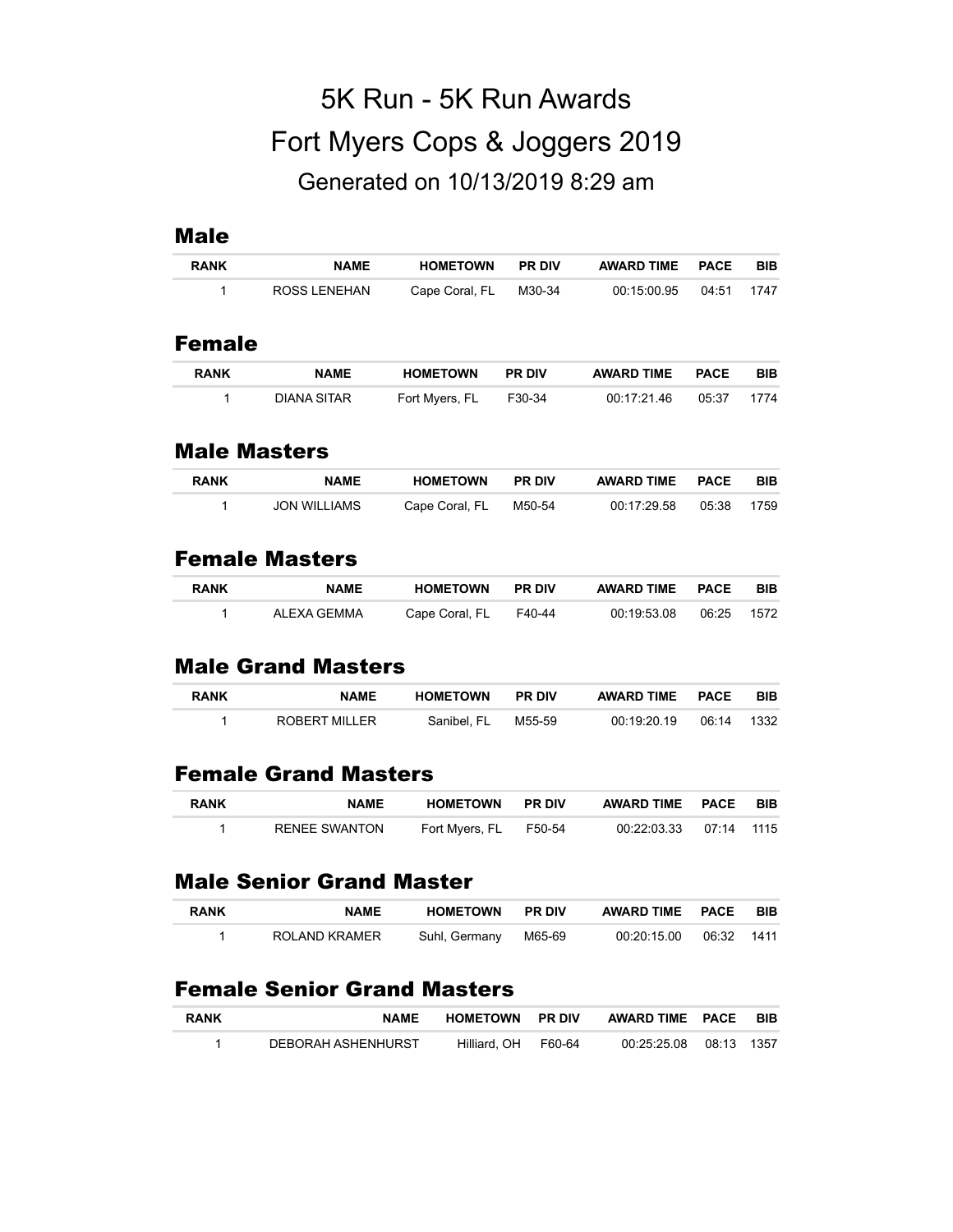# M1-11

| <b>RANK</b> | <b>NAME</b>          | <b>HOMETOWN</b> | <b>PR DIV</b> | AWARD TIME PACE |       | <b>BIB</b> |
|-------------|----------------------|-----------------|---------------|-----------------|-------|------------|
|             | CHAMP TRAVIS         | Fort Myers, FL  | M1-11         | 00:21:03.12     | 06:47 | 1551       |
|             | ANDREW LATELL        | Fort Myers, FL  | M1-11         | 00:22:06.84     | 07:08 | 1575       |
| 3           | <b>PENN KELLEHER</b> | Fort Myers, FL  | M1-11         | 00:23:29.99     | 07:34 | 1725       |

#### F1-11

| <b>RANK</b> | <b>NAME</b>          | <b>HOMETOWN PR DIV</b>     | AWARD TIME PACE          | <b>BIB</b> |
|-------------|----------------------|----------------------------|--------------------------|------------|
|             | RHEALYN ANDERSON     | North Fort Myers, FL F1-11 | 00:21:11.93  06:50  1483 |            |
| 2           | MYA NESFIELD         | Fort Myers, FL F1-11       | 00:24:50.96 08:00 1606   |            |
| 3           | <b>JAEDYN HOOVIS</b> | Fort Myers, FL F1-11       | 00.26:33.56 08:33 1245   |            |

#### M12-15

| <b>RANK</b> | <b>NAME</b>              | <b>HOMETOWN</b>       | <b>PR DIV</b> | AWARD TIME PACE |            | BIB |
|-------------|--------------------------|-----------------------|---------------|-----------------|------------|-----|
|             | <b>FABIAN BETANCOURT</b> | Fort Myers, FL M12-15 |               | 00:17:17.91     | 05:35 1686 |     |
| 2           | XATHAN PIAZZA            | Cape Coral, FL M12-15 |               | 00:17:28.49     | 05:38 1178 |     |
| 3           | DOMINIC SHANNON          | Cape Coral, FL M12-15 |               | 00:17:53.71     | 05:46 1161 |     |

# F12-15

| <b>RANK</b> | <b>NAME</b>      | <b>HOMETOWN</b>       | <b>PR DIV</b> | AWARD TIME PACE          | <b>BIB</b> |
|-------------|------------------|-----------------------|---------------|--------------------------|------------|
|             | LEILA CEILLEY    | Fort Myers, FL F12-15 |               | 00:21:57.67 07:05 1475   |            |
|             | KATHRYN WENDLAND | Fort Myers, FL F12-15 |               | 00:22:34.13  07:16  1149 |            |
| 3           | MCKENZIE TRAVIS  | Fort Myers, FL F12-15 |               | 00:22:38.39 07:18 1552   |            |

## M16-19

| <b>RANK</b> | <b>NAME</b>  | <b>HOMETOWN</b> | <b>PR DIV</b> | <b>AWARD TIME</b> | <b>PACE</b> | <b>BIB</b> |
|-------------|--------------|-----------------|---------------|-------------------|-------------|------------|
|             | ALEX CARVER  | Cape Coral, FL  | M16-19        | 00:22:42.42       | 07.19       | 1261       |
|             | DAVID TURNER | Cape Coral. FL  | M16-19        | 00:22:51.95       | 07.22       | 1654       |
| 3           | NICO PAVONE  | Fort Myers, FL  | M16-19        | 00:23:36.67       | 07:36       | 1510       |

## F16-19

| <b>RANK</b>   | <b>NAME</b>           | <b>HOMETOWN PR DIV</b>      | AWARD TIME PACE BIB    |  |
|---------------|-----------------------|-----------------------------|------------------------|--|
|               | ALLYSON ANDERSON      | Cape Coral, FL F16-19       | 00.19:37.11 06:19 1403 |  |
| $\mathcal{P}$ | <b>MEGAN JYNELLA</b>  | North Fort Myers, FL F16-19 | 00:24:54.93 08:02 1525 |  |
| 3             | <b>MACKENZIE WOLF</b> | Fort Myers, FL F16-19       | 00.26.43.06 08:36 1648 |  |

# M20-24

| <b>RANK</b>   | <b>NAME</b>           | <b>HOMETOWN</b> | <b>PR DIV</b> | <b>AWARD TIME</b> | <b>PACE</b> | <b>BIB</b> |
|---------------|-----------------------|-----------------|---------------|-------------------|-------------|------------|
|               | LUIS PADILLA          | Fort Myers, FL  | M20-24        | 00:19:37.91       | 06:20       | 1192       |
| $\mathcal{P}$ | JOSE CAMACHO          | Fort Myers, FL  | M20-24        | 00:20:32.36       | 06:37       | 1692       |
| $\mathcal{S}$ | <b>STEPHEN FENNER</b> | Estero. FL      | M20-24        | 00:21:28.80       | 06:55       | 1554       |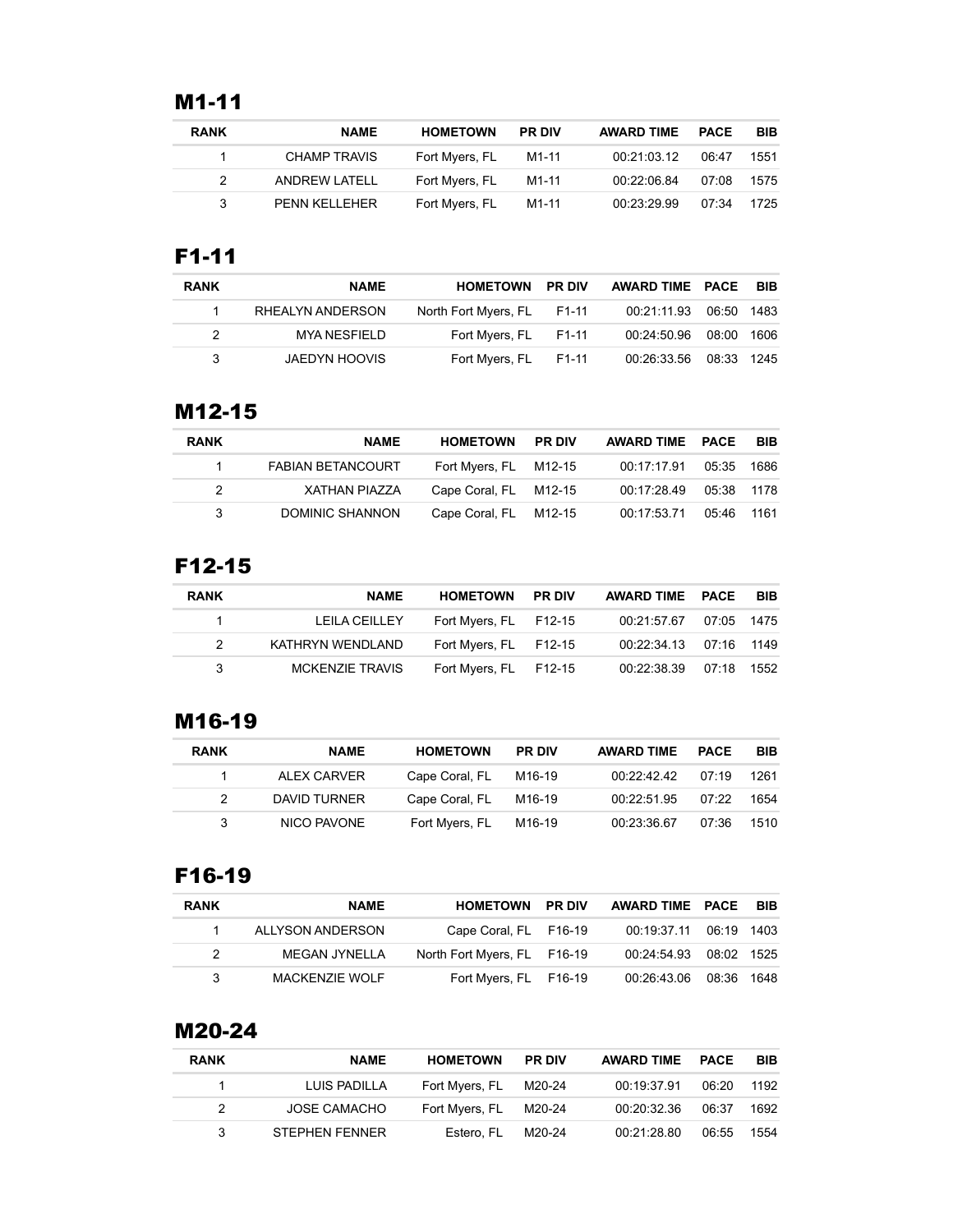# F20-24

| <b>RANK</b> | <b>NAME</b>         | <b>HOMETOWN</b>       | <b>PR DIV</b> | <b>AWARD TIME</b> | PACE  | <b>BIB</b> |
|-------------|---------------------|-----------------------|---------------|-------------------|-------|------------|
|             | VICTORIA STIEHL     | Naples. FL F20-24     |               | 00:23:47.19       | 07 40 | 1363       |
|             | SAVANNAH ROSS       | Cape Coral, FL F20-24 |               | 00:26:56.01       | 08:41 | 1433       |
|             | <b>EMILY ENGBER</b> | Sunrise, FL           | F20-24        | 00:27:05.58       | 08:44 | 1549       |

#### M25-29

| <b>RANK</b> | <b>NAME</b>       | <b>HOMETOWN</b>       | <b>PR DIV</b> | AWARD TIME PACE          | BIB  |
|-------------|-------------------|-----------------------|---------------|--------------------------|------|
|             | NICHOLAS MASIELLO | Grand Island, NY      | M25-29        | 00:15:18.05  04:56  1735 |      |
|             | RYAN STAFFORD     | Fort Myers, FL M25-29 |               | 00:15:41.70  05:04  1777 |      |
| 3           | RYAN SONGER       | Cape Coral, FL M25-29 |               | 00:19:48.09 06:23        | 1699 |

#### F25-29

| <b>RANK</b>   | <b>NAME</b>                 | <b>HOMETOWN PR DIV</b> | AWARD TIME PACE BIB      |  |
|---------------|-----------------------------|------------------------|--------------------------|--|
| $\sim$ 1      | JENNIFER NOWICKI            | Cape Coral, FL F25-29  | 00.19:32.89 06:18 1125   |  |
| $\mathcal{P}$ | <b>HEATHER HESSELGESSER</b> | Fort Myers, FL F25-29  | 00:22:33.61  07:16  1603 |  |
| 3             | <b>MARCEY BURTON</b>        | Fort Myers, FL F25-29  | 00:22:45.10 07:20 1714   |  |

# M30-34

| <b>RANK</b> | <b>NAME</b>        | <b>HOMETOWN</b>             | <b>PR DIV</b> | AWARD TIME  | <b>PACE</b> | <b>BIB</b> |
|-------------|--------------------|-----------------------------|---------------|-------------|-------------|------------|
|             | SEAN PHAM          | Fort Myers, FL M30-34       |               | 00:18:25.70 | 05:57       | 1118       |
|             | <b>TYLER SMALL</b> | North Fort Myers, FL M30-34 |               | 00:19:05.96 | 06:10       | 1677       |
|             | KEVIN KRELL        | Fort Myers, FL M30-34       |               | 00:20:06.69 | 06:30       | 1581       |

## F30-34

| <b>RANK</b>   | <b>NAME</b>      | <b>HOMETOWN</b>           | <b>PR DIV</b> | AWARD TIME PACE          | <b>BIB</b> |
|---------------|------------------|---------------------------|---------------|--------------------------|------------|
|               | SARA BREAULT     | Bonita Springs, FL F30-34 |               | 00:19:41.31 06:21 1146   |            |
| $\mathcal{P}$ | KAYLA MILLER     | Fort Myers, FL F30-34     |               | 00:20:14.73  06:31  1770 |            |
| 3             | ELIZABETH YEAKEL | Fort Myers, FL F30-34     |               | 00:20:57.12 06:45 1373   |            |

#### M35-39

| <b>RANK</b> | <b>NAME</b>         | <b>HOMETOWN</b>       | <b>PR DIV</b> | <b>AWARD TIME</b> | <b>PACE</b> | <b>BIB</b> |
|-------------|---------------------|-----------------------|---------------|-------------------|-------------|------------|
|             | <b>DOUG FREEMAN</b> | Fort Myers, FL M35-39 |               | 00:16:34.57       | 05.21       | 1658       |
|             | ANDREW HOLLAND      | Naples, FL            | M35-39        | 00:19:44.69       | 06:22 1771  |            |
| 3           | KYI F KMFTFTZ       | Fort Myers, FL        | M35-39        | 00:20:13.01       | 06:31       | 1564       |

# F35-39

| <b>RANK</b>  | <b>NAME</b>          | <b>HOMETOWN</b>             | <b>PR DIV</b> | AWARD TIME PACE        | <b>BIB</b> |
|--------------|----------------------|-----------------------------|---------------|------------------------|------------|
| $\mathbf{1}$ | <b>JAIME BRISTOW</b> | North Fort Myers, FL F35-39 |               | 00:23:31.97 07:35 1663 |            |
|              | DANIELLE STOKER      | Fort Myers, FL F35-39       |               | 00:24:34.15 07:55 1296 |            |
| 3            | <b>BRUNA ROQUE</b>   | Cape Coral, FL F35-39       |               | 00:24:40.79 07:57 1205 |            |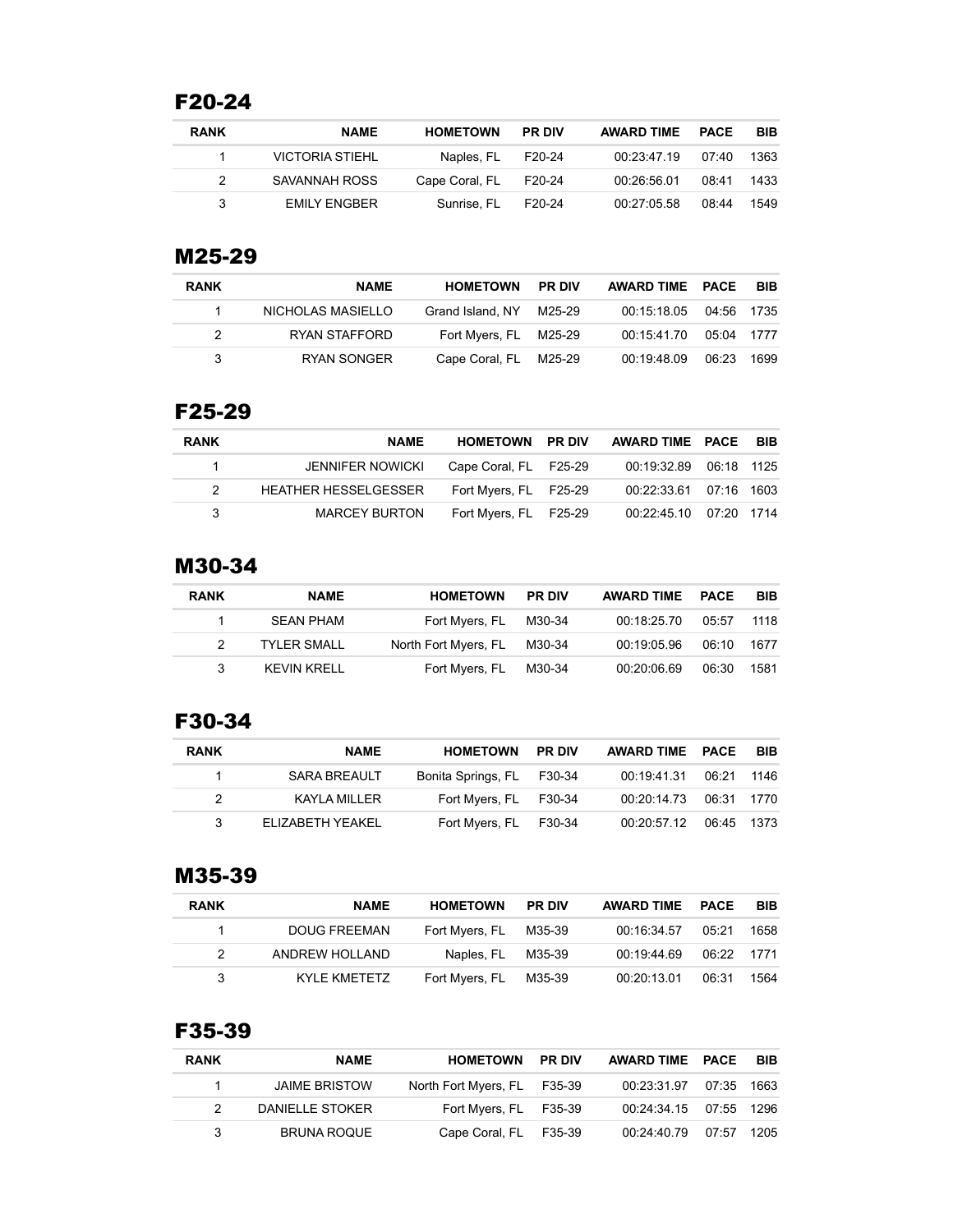## M40-44

| <b>RANK</b>   | <b>NAME</b>        | <b>HOMETOWN</b>  | <b>PR DIV</b> | <b>AWARD TIME</b> | PACE  | <b>BIB</b> |
|---------------|--------------------|------------------|---------------|-------------------|-------|------------|
|               | MICHAEL SUCHAN     | Cape Coral, FL   | M40-44        | 00:19:49.80       | 06.23 | 1539       |
| $\mathcal{P}$ | MATTHEW BOOTH      | Fort Myers, FL   | M40-44        | 00:19:51.81       | 06:24 | 1288       |
|               | <b>ERNST EXUME</b> | Lehigh Acres, FL | M40-44        | 00:20:52.88       | 06:44 | 1500       |

#### F40-44

| <b>RANK</b> | <b>NAME</b>            | <b>HOMETOWN</b>       | <b>PR DIV</b> | <b>AWARD TIME</b> | PACE  | <b>BIB</b> |
|-------------|------------------------|-----------------------|---------------|-------------------|-------|------------|
|             | <b>BROOK MEDINA</b>    | Fort Myers, FL F40-44 |               | 00:21:52.33       | 07:03 | 1661       |
|             | AMBER MAZZOLA          | Fort Myers, FL F40-44 |               | 00:22:10.42       | 07:09 | 1281       |
| 3           | <b>MARIE GRASMEIER</b> | Fort Myers, FL F40-44 |               | 00:23:16.87       | 07:30 | 1190       |

#### M45-49

| <b>NAME</b>              | <b>HOMETOWN</b> |                                                                                               |            | <b>BIB</b>                                                                         |
|--------------------------|-----------------|-----------------------------------------------------------------------------------------------|------------|------------------------------------------------------------------------------------|
| SHANE SCOTT              |                 |                                                                                               |            |                                                                                    |
| <b>GARRETT RASMUSSEN</b> |                 |                                                                                               |            |                                                                                    |
| <b>THOMAS GALVIN</b>     |                 |                                                                                               | 06:38 1126 |                                                                                    |
|                          |                 | <b>PR DIV</b><br>Lehigh Acres, FL M45-49<br>Fort Myers, FL M45-49<br>Tallaght, Ireland M45-49 |            | AWARD TIME PACE<br>00:19:33.43 06:18 1246<br>00:20:20.84 06:33 1690<br>00:20:34.66 |

# F45-49

| <b>RANK</b> | <b>NAME</b>  | <b>HOMETOWN</b> | <b>PR DIV</b> | <b>AWARD TIME</b> | <b>PACE</b> | <b>BIB</b> |
|-------------|--------------|-----------------|---------------|-------------------|-------------|------------|
|             | LISA HEALY   | Fort Myers, FL  | F45-49        | 00:22:03.02       | 07:06       | 1189       |
|             | GINGER BRIEN | FORT MYERS. FL  | F45-49        | 00:23:19.04       | 07:31       | 1558       |
|             | LISA WHEELER | Fort Myers, FL  | F45-49        | 00:24:56.76       | 08:02       | 1530       |

## M50-54

| <b>RANK</b> | <b>NAME</b>  | <b>HOMETOWN</b> | <b>PR DIV</b> | <b>AWARD TIME</b> | <b>PACE</b> | <b>BIB</b> |
|-------------|--------------|-----------------|---------------|-------------------|-------------|------------|
|             | KEITH GOMEZ  | Fort Myers, FL  | M50-54        | 00:19:54.11       | 06:25       | 1391       |
|             | PAUL DANDINI | Fort Myers, FL  | M50-54        | 00:20:15.94       | 06:32       | 1105       |
| 3           | LEE GOLDEN   | Fort Myers, FL  | M50-54        | 00:22:34.15       | 07.16       | 1111       |

#### F50-54

| <b>RANK</b> | <b>NAME</b>     | <b>HOMETOWN</b>           | <b>PR DIV</b> | AWARD TIME PACE        |       | BIB  |
|-------------|-----------------|---------------------------|---------------|------------------------|-------|------|
|             | KAREN WEBER     | Fort Myers, FL F50-54     |               | 00.22:30.03 07:15 1277 |       |      |
| 2           | SANDRA SANTELLO | Port Charlotte, FL F50-54 |               | 00.24.44.66 07.58 1681 |       |      |
| 3           | LYNETTE SCHULTZ | Cape Coral, FL            | F50-54        | 00:26:18.94            | 08:29 | 1399 |

# M55-59

| <b>RANK</b>   | <b>NAME</b>            | <b>HOMETOWN</b> | <b>PR DIV</b> | <b>AWARD TIME</b> | <b>PACE</b> | <b>BIB</b> |
|---------------|------------------------|-----------------|---------------|-------------------|-------------|------------|
|               | <b>CURTIS BENTLEY</b>  | Cushing, ME     | M55-59        | 00:19:53.85       | 06:25       | 1195       |
| $\mathcal{P}$ | <b>STEVE MCQUILKIN</b> | Cape Coral, FL  | M55-59        | 00:23:50.77       | 07.41       | 1473       |
| 3             | KEVIN KINCAID          | Estero, FL      | M55-59        | 00:24:24.78       | 07.52       | 1650       |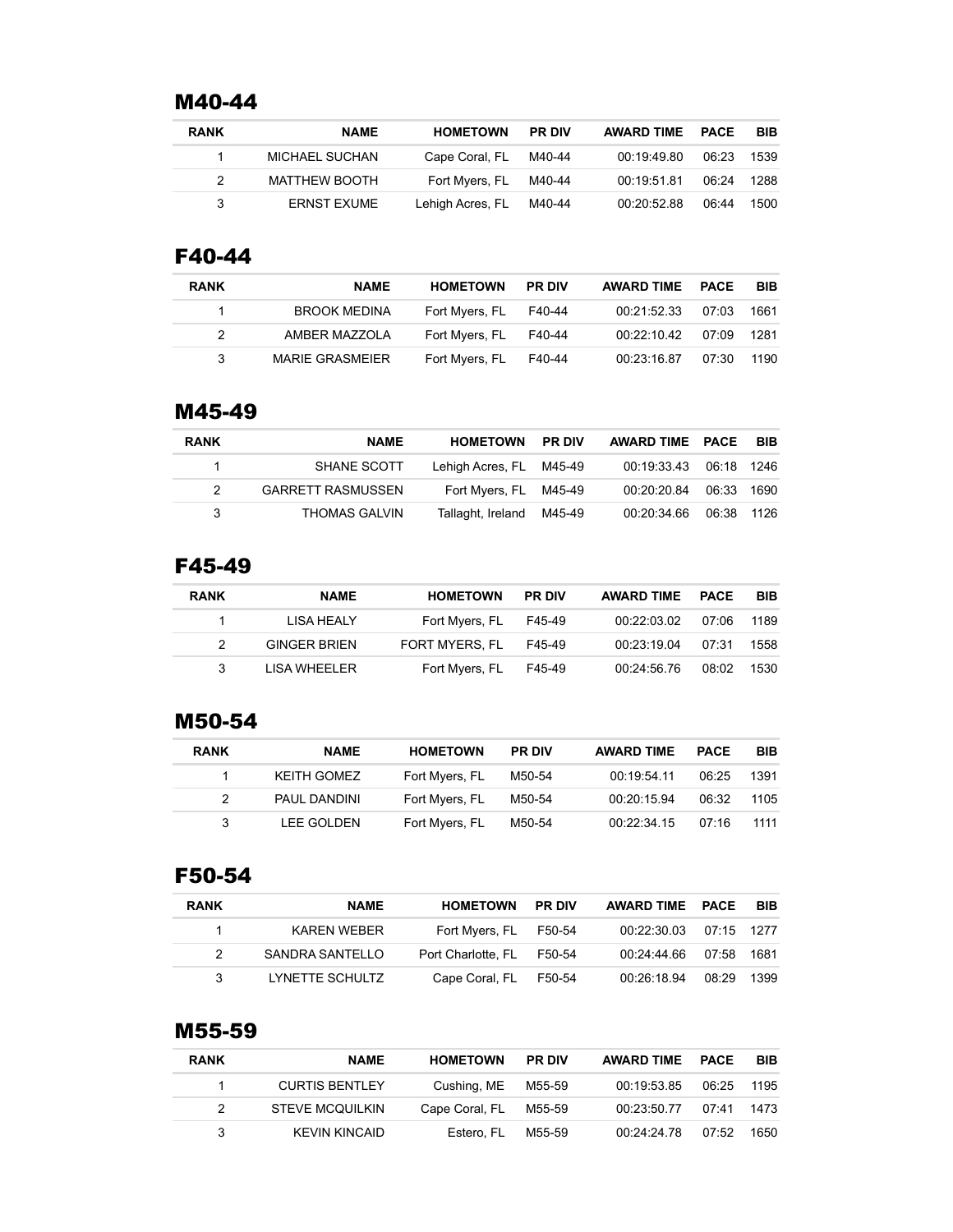# F55-59

| <b>RANK</b> | <b>NAME</b>          | <b>HOMETOWN PR DIV</b> | AWARD TIME PACE        | <b>BIB</b> |
|-------------|----------------------|------------------------|------------------------|------------|
|             | JANA CASSADAY-MADARA | Fort Myers, FL F55-59  | 00.23:35.68 07:36 1121 |            |
| 2           | CYNTHIA KELLY        | Cape Coral, FL F55-59  | 00:27:04.46 08:43 1155 |            |
| 3           | LISA ANN MILLER      | Sanibel, FL F55-59     | 00:28:56.44 09:19 1333 |            |

#### M60-64

| <b>RANK</b> | <b>NAME</b>           | <b>HOMETOWN</b>             | <b>PR DIV</b> | AWARD TIME PACE        |       | - BIB |
|-------------|-----------------------|-----------------------------|---------------|------------------------|-------|-------|
|             | <b>STEVEN PRIEST</b>  | Fort Myers, FL M60-64       |               | 00:23:45.31 07:39 1250 |       |       |
| 2           | <b>JIM REAGAN</b>     | fort myers beach, FL M60-64 |               | 00:29:32.09            | 09:31 | 1667  |
|             | <b>KEVIN ANDERSON</b> | Fort Myers, FL M60-64       |               | 00:30:00.93 09:40 1392 |       |       |

#### F60-64

| <b>RANK</b> | <b>NAME</b>            | <b>HOMETOWN</b>         | <b>PR DIV</b> | AWARD TIME PACE        | <b>BIB</b> |
|-------------|------------------------|-------------------------|---------------|------------------------|------------|
|             | <b>FRANCINE GOLDEN</b> | Lehigh Acres, FL F60-64 |               | 00:25:32.66 08:14 1187 |            |
|             | KATHLEEN WHEELER       | Punta Gorda, FL F60-64  |               | 00:25:57.23 08:22 1485 |            |
| 3           | NANCY WICKHAM          | Sanibel. FL             | F60-64        | 00:27:57:54 09:00 1317 |            |

# M65-69

| <b>RANK</b> | <b>NAME</b>  | <b>HOMETOWN</b> | <b>PR DIV</b> | <b>AWARD TIME</b> | <b>PACE</b> | <b>BIB</b> |
|-------------|--------------|-----------------|---------------|-------------------|-------------|------------|
|             | ROGER TIMM   | Sanibel, FL     | M65-69        | 00:27:19.04       | 08:48       | 1414       |
|             | PAUL DEBRONE | Estero, FL      | M65-69        | 00:28:57.48       | 09.20       | 1400       |
| 3           | MIKF PFRZ    | Venice, FL      | M65-69        | 00:39:14.39       | 12.38       | 1738       |

## F65-69

| <b>RANK</b> | <b>NAME</b>            | <b>HOMETOWN</b>        | <b>PR DIV</b> | AWARD TIME PACE          | <b>BIB</b> |
|-------------|------------------------|------------------------|---------------|--------------------------|------------|
|             | AMY YANNI              | Fort Myers, FL F65-69  |               | 00:26:00.26 08:23 1577   |            |
| 2           | <b>RHONDA MCNEILUS</b> | FORT MYERS. FL F65-69  |               | 00:32:06.66 10:21        | 1559       |
|             | LINDA PORTERFIELD      | Punta Gorda, FL F65-69 |               | 00:33:11.05  10:41  1609 |            |

#### M70-74

| <b>RANK</b>   | <b>NAME</b>           | <b>HOMETOWN</b>             | <b>PR DIV</b> | AWARD TIME PACE        |       | <b>BIB</b> |
|---------------|-----------------------|-----------------------------|---------------|------------------------|-------|------------|
|               | JAMES DALZIEL         | Fort Myers, FL M70-74       |               | 00.23.40.00 07:38 1127 |       |            |
| $\mathcal{P}$ | LOU MARJON            | North Fort Myers, FL M70-74 |               | 00:27:52.64            | 08:59 | 1644       |
| 3             | <b>STEVE KILCLINE</b> | Lehigh Acres, FL M70-74     |               | 00:27:55.99            | 09:00 | 1338       |

# F70-74

| <b>RANK</b> | <b>NAME</b>        | <b>HOMETOWN</b> | <b>PR DIV</b> | <b>AWARD TIME</b> | <b>PACE</b> | <b>BIB</b> |
|-------------|--------------------|-----------------|---------------|-------------------|-------------|------------|
|             | SHIRLEY O'MASTA    | Fort Myers, FL  | F70-74        | 00:35:38.61       | 11:29       | 1457       |
| 2           | KIM RUSSO          | Cape Coral, FL  | F70-74        | 00.45.27.83       | 14:39       | 1300       |
| 3           | <b>CARA BLOUNT</b> | Fort Myers, FL  | F70-74        | 00:56:24.66       | 18:10       | 1407       |